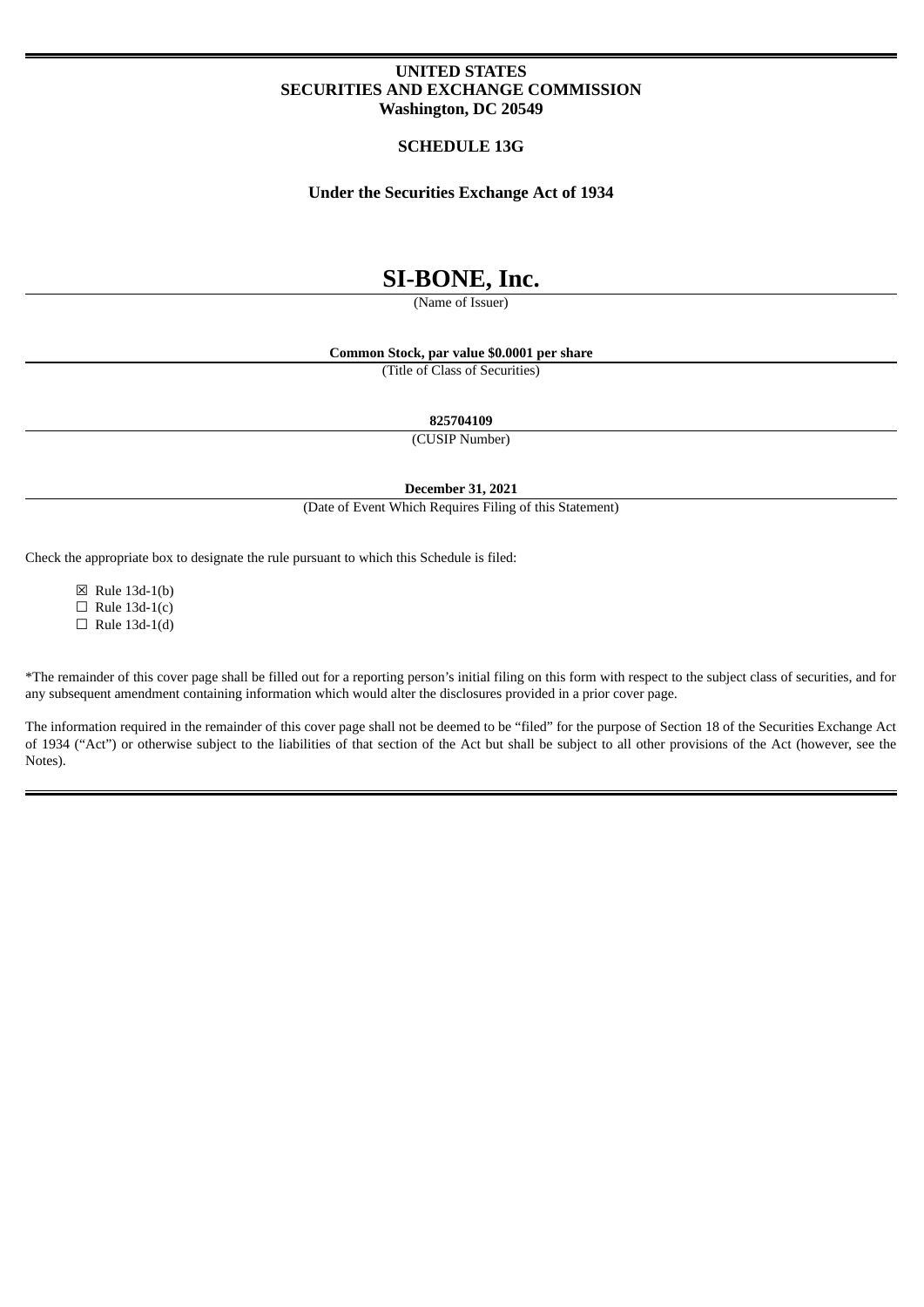| $\mathbf{1}$                                                                                                                                   | NAME OF REPORTING PERSONS                                                        |   |                            |  |
|------------------------------------------------------------------------------------------------------------------------------------------------|----------------------------------------------------------------------------------|---|----------------------------|--|
|                                                                                                                                                | OrbiMed Capital LLC                                                              |   |                            |  |
| $\overline{2}$                                                                                                                                 | CHECK THE APPROPRIATE BOX IF A MEMBER OF A GROUP<br>$(a)$ o<br>$(b)$ o           |   |                            |  |
| 3                                                                                                                                              | SEC USE ONLY                                                                     |   |                            |  |
|                                                                                                                                                | CITIZENSHIP OR PLACE OF ORGANIZATION                                             |   |                            |  |
| $\overline{4}$                                                                                                                                 | Delaware                                                                         |   |                            |  |
|                                                                                                                                                |                                                                                  | 5 | <b>SOLE VOTING POWER</b>   |  |
|                                                                                                                                                |                                                                                  |   | 2,305,300                  |  |
| <b>NUMBER OF</b><br><b>SHARES</b><br><b>BENEFICIALLY</b><br><b>OWNED BY</b><br><b>EACH</b><br><b>REPORTING</b><br><b>PERSON</b><br><b>WITH</b> |                                                                                  | 6 | <b>SHARED VOTING POWER</b> |  |
|                                                                                                                                                |                                                                                  |   | $\mathbf 0$                |  |
|                                                                                                                                                |                                                                                  | 7 | SOLE DISPOSITIVE POWER     |  |
|                                                                                                                                                |                                                                                  |   | 2,305,300                  |  |
|                                                                                                                                                |                                                                                  | 8 | SHARED DISPOSITIVE POWER   |  |
|                                                                                                                                                |                                                                                  |   | $\boldsymbol{0}$           |  |
| 9                                                                                                                                              | AGGREGATE AMOUNT BENEFICIALLY OWNED BY EACH REPORTING PERSON                     |   |                            |  |
|                                                                                                                                                | 2,305,300                                                                        |   |                            |  |
| 10                                                                                                                                             | CHECK IF THE AGGREGATE AMOUNT IN ROW (9) EXCLUDES CERTAIN SHARES<br>$\mathbf{O}$ |   |                            |  |
|                                                                                                                                                |                                                                                  |   |                            |  |
| 11                                                                                                                                             | PERCENT OF CLASS REPRESENTED BY AMOUNT IN ROW (9)                                |   |                            |  |
|                                                                                                                                                | 6.9%                                                                             |   |                            |  |
| 12                                                                                                                                             | TYPE OF REPORTING PERSON                                                         |   |                            |  |
|                                                                                                                                                | IA                                                                               |   |                            |  |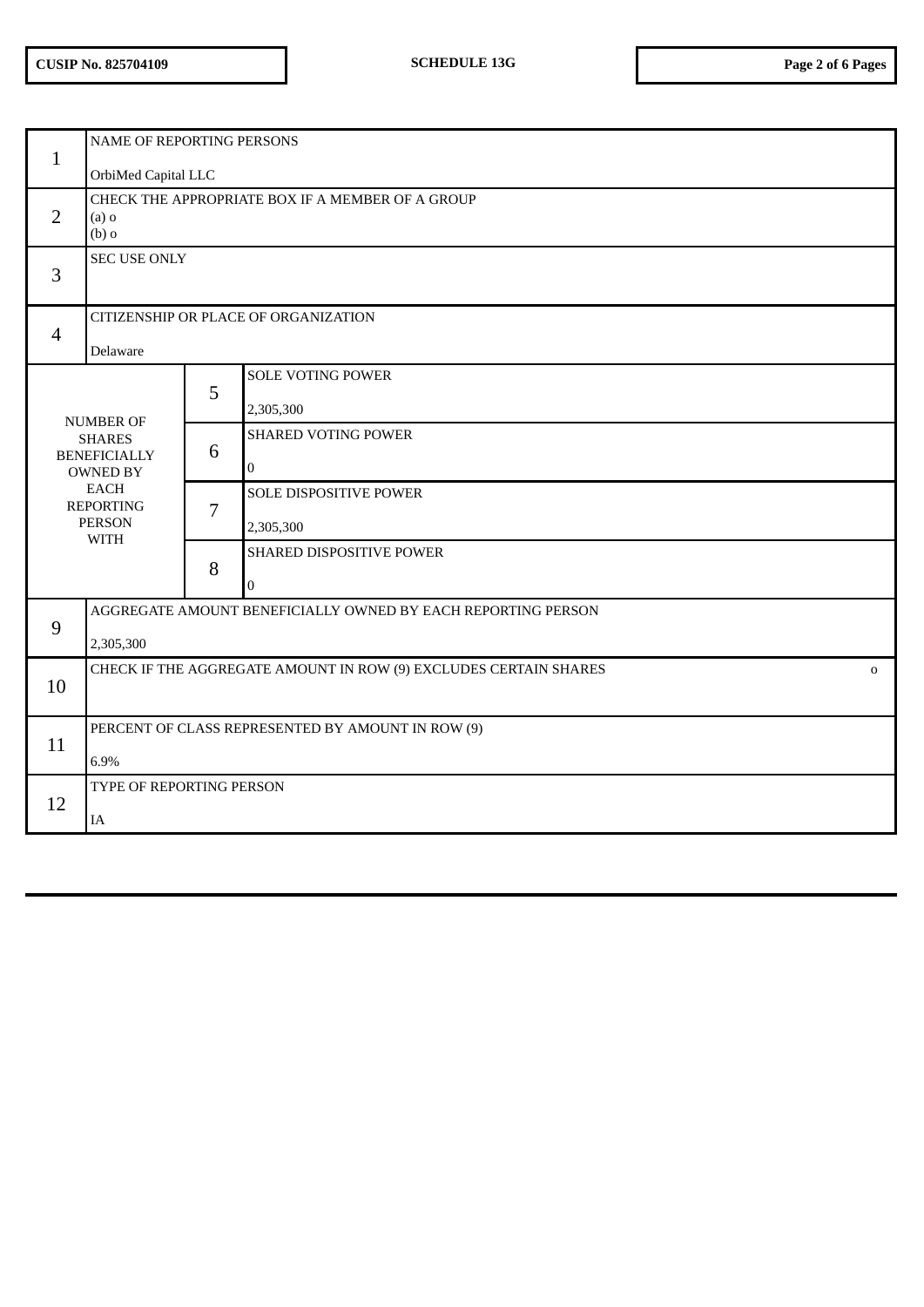## **Item 1. (a) Name of Issuer:**

SI-BONE, Inc.

## **(b) Address of Issuer's Principal Executive Offices:**

471 El Camino Real

Suite 101

Santa Clara, CA 95050

#### **Item 2. (a) Name of Person Filing**:

OrbiMed Capital LLC

## **(b) Address of Principal Business Office:**

601 Lexington Avenue, 54th Floor

New York, NY 10022

## **(c) Citizenship**:

Please refer to Item 4 on the cover page for the Reporting Person.

## **(d) Title of Class of Securities:**

Common Stock, par value \$0.0001 per share

## **(e) CUSIP No.:**

825704109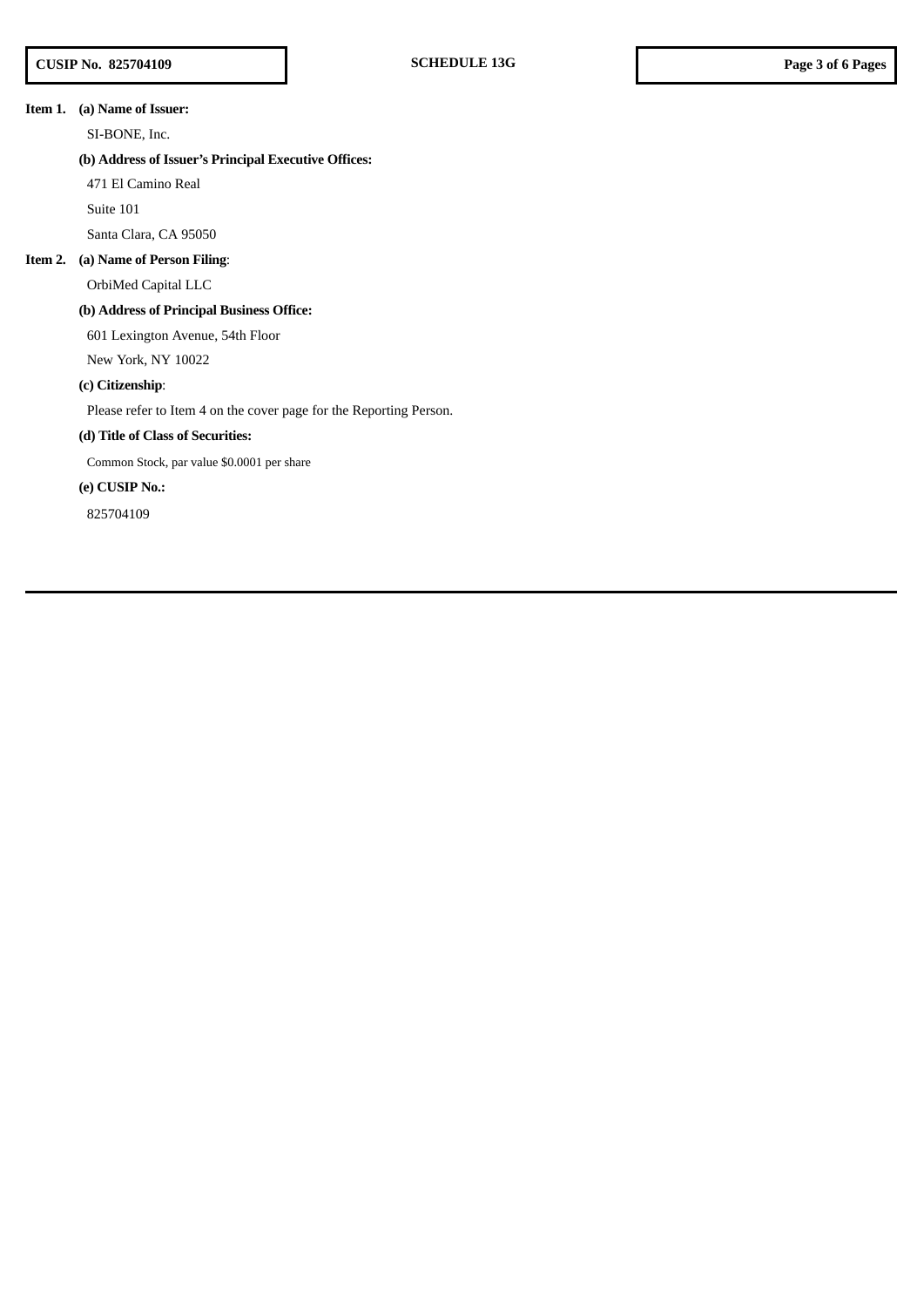**Item 3.**

OrbiMed Capital LLC ("Capital") is an investment advisor in accordance with ss.240.13d-1(b)(1)(ii)(E).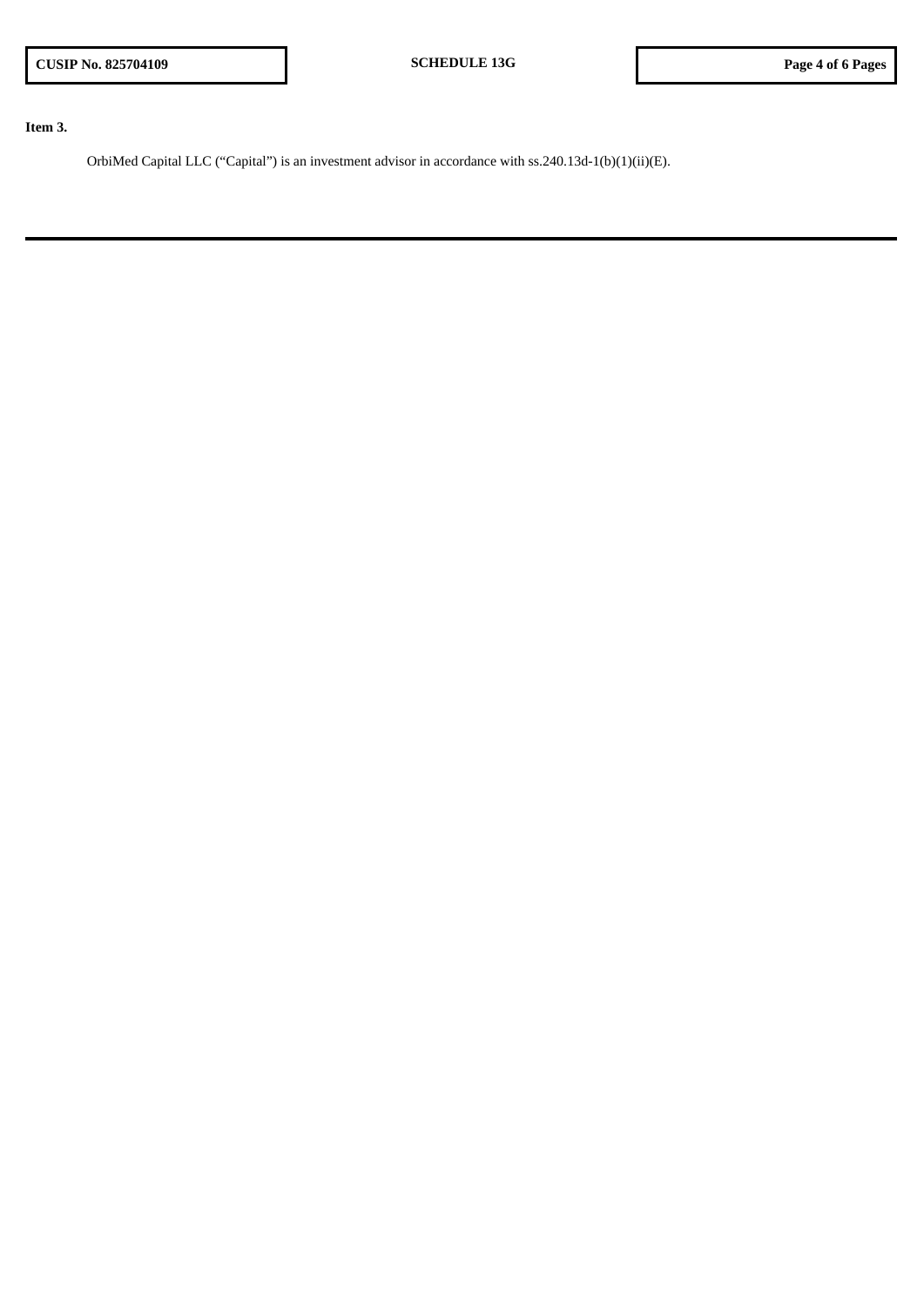#### **Item 4. Ownership:**

Information with respect to the Reporting Person's ownership as of December 31, 2021 is incorporated by reference to items (5) - (9) and (11) of the cover page for the Reporting Person.

#### **Item 5. Ownership of Five Percent or Less of a Class.**

If this statement is being filed to report the fact that as of the date hereof the Reporting Person has ceased to be the beneficial owner of more than five percent of the class of securities, check the following  $\Box$ .

#### **Item 6. Ownership of More Than Five Percent on Behalf of Another Person**.

The Reporting Person holds 6.9% of the shares in the aggregate on behalf of other persons who have the right to receive or the power to direct the receipt of dividends from, or proceeds from the sale of, such securities. No one such other person's interest in the securities whose ownership is reported here relates to more than five percent of the class. Capital exercises investment and voting power over the shares through a management committee comprised of Carl L. Gordon, Sven H. Borho, and W. Carter Neild, each of whom disclaims beneficial ownership of the Common Stock reported herein.

#### Item 7. Identification and Classification of the Subsidiary which Acquired the Security Being Reported on by the Parent Holding Company or Control **Person.**

Not Applicable.

#### **Item 8. Identification and Classification of Members of the Group**.

Not Applicable.

#### **Item 9. Notice of Dissolution of Group**.

Not Applicable.

#### **Item 10. Certification.**

By signing below I certify that, to the best of my knowledge and belief, the securities referred to above were acquired and held in the ordinary course of business and were not acquired and are not held for the purpose of or with the effect of changing or influencing the control of the issuer of the securities and were not acquired and are not held in connection with or as a participant in any transaction having that purpose or effect.